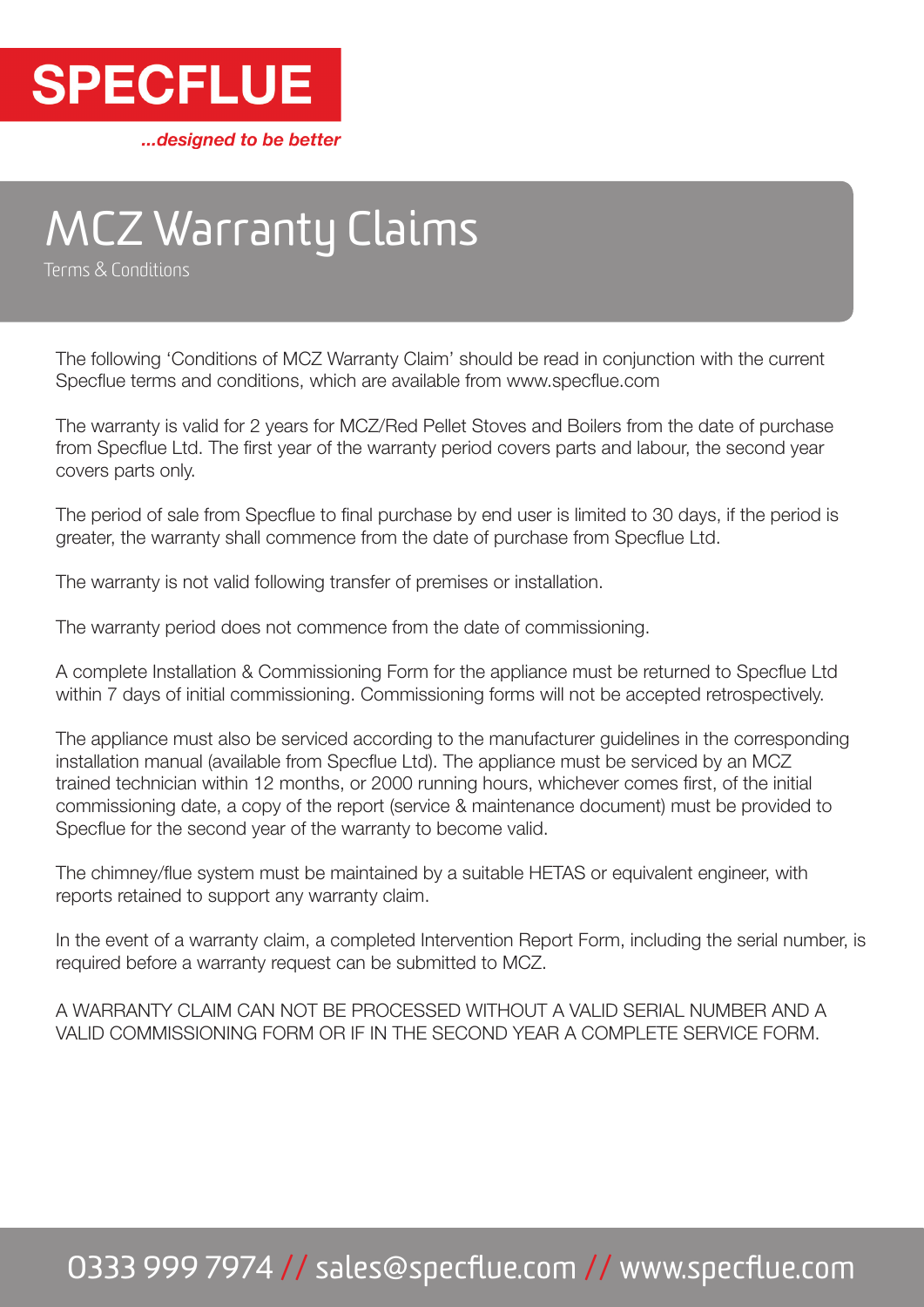

### Stages of Warranty Claim

• Contact Specflue Technical Support (0333 999 7974) to discuss any potential Warranty Claim.

• If the warranty claim is valid, any component(s) will be supplied at normal sale to the account holder.

• After the component(s) are received, and exchanged, the appliance should be recommissioned. The appropriate Service & maintenance form AND Intervention Report Claim form being completed and returned to Specflue Technical Support within 30 days in order for a credit to be passed on the warranty part.

• Return the completed Service & Maintenance form and/or Intervention Report claim to Specflue Ltd, with a request for component collection, if required.

• The completed documentation, if accepted, will then be submitted to MCZ for approval.

• ONCE THE CLAIM HAS BEEN ACCEPTED BY MCZ, THE CUSTOMER ACCOUNT WILL BE CREDITED AND IF THE CLAIM IS REJECTED, THE BALANCE WILL REMAIN PAYABLE.

#### Items EXCLUDED under warranty from the date of purchase.

- Braziers and Combustions Pots
- Alutec or Vermiculite Door Panels
- Glass
- Gaskets
- Claddings
- Painted Parts or Handles
- Electrical and Communication Cables
- Bulbs and Indicator Lights

### Component Returns under Warranty Conditions

Items to be returned to Specflue Ltd under the warranty claims procedure are as follows;

# 0333 999 7974 // sales@specflue.com // www.specflue.com